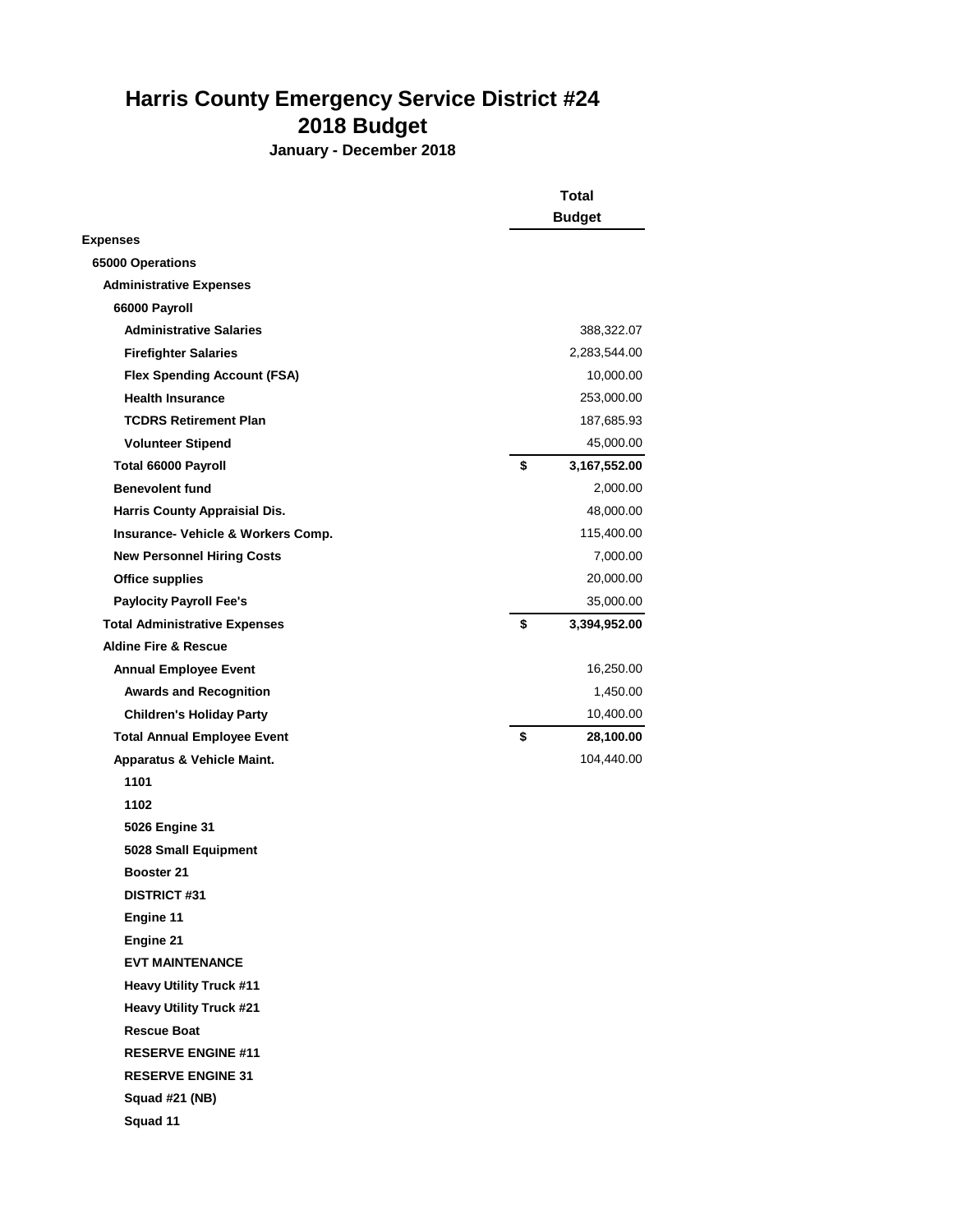| <b>SQUAD 31</b>                                      |                  |
|------------------------------------------------------|------------------|
| Tanker 11                                            |                  |
| <b>Training Trailer</b>                              |                  |
| Utility #31 (Tomato Truck)                           |                  |
| <b>Total Apparatus &amp; Vehicle Maint.</b>          | \$<br>104,440.00 |
| <b>Communications</b>                                |                  |
| <b>Communication Equip. Replacement &amp; repair</b> | 7,000.00         |
| <b>Dispatch</b>                                      | 35,000.00        |
| <b>Harris County Radio Services</b>                  | 13,500.00        |
| <b>Total Communications</b>                          | \$<br>55,500.00  |
| <b>Emergency Ministries/CISM</b>                     | 4,000.00         |
| <b>Executive Expenses</b>                            | 14,900.00        |
| <b>Employee Reimbursment</b>                         | 1,000.00         |
| <b>Total Executive Expenses</b>                      | \$<br>15,900.00  |
| <b>Firefighter Training &amp; Travel</b>             | 29,000.00        |
| <b>Certifications</b>                                | 9,000.00         |
| <b>Total Firefighter Training &amp; Travel</b>       | \$<br>38,000.00  |
| <b>Firefighting Tools &amp; Equipment</b>            | 8,900.00         |
| Fuel                                                 | 54,700.00        |
| <b>General Supplies</b>                              | 6,200.00         |
| <b>Hose Testing</b>                                  | 2,932.00         |
| <b>PPE Bunkergear Maint</b>                          | 29,000.00        |
| <b>Public Relations</b>                              | 6,000.00         |
| Rehab                                                | 2,500.00         |
| <b>SCBA Cascade &amp; Maint.</b>                     | 10,000.00        |
| <b>Small Tools Repair/Maint.</b>                     | 8,900.00         |
| <b>Station Supplies</b>                              | 30,000.00        |
| <b>Uniform Allowance</b>                             | 33,000.00        |
| <b>Total Aldine Fire &amp; Rescue</b>                | \$<br>438,072.00 |
| <b>Insurance Claims</b>                              |                  |
| <b>Professional Expenses</b>                         |                  |
| <b>Administration Training &amp; Travel</b>          | 17,568.00        |
| <b>Audit Fee's</b>                                   | 9,500.00         |
| <b>ESD #24 Administrative Expenses</b>               | 54,000.00        |
| <b>ESD #24 Commissioner Training &amp; Travel</b>    | 8,300.00         |
| <b>ESD General #24 Non-Budgetary Expenses</b>        |                  |
| 2018 Pay & Compensation Restructure                  |                  |
| 50th Anniversary Celebration-Non Budget              |                  |
| <b>Cancer Awareness Shirts</b>                       |                  |
| <b>CHALLENGE COINS</b>                               |                  |
| <b>Engine 31 Repairs</b>                             |                  |
| <b>Holiday Parade</b>                                |                  |
| <b>ID Card Reader</b>                                |                  |
| <b>Sales Tax Assurance Fee's</b>                     |                  |
| Squad #11 & Squad #31                                |                  |
| <b>Station #21 Repairs</b>                           |                  |
| Station #31 Renovation (2018 carryover)              |                  |
|                                                      |                  |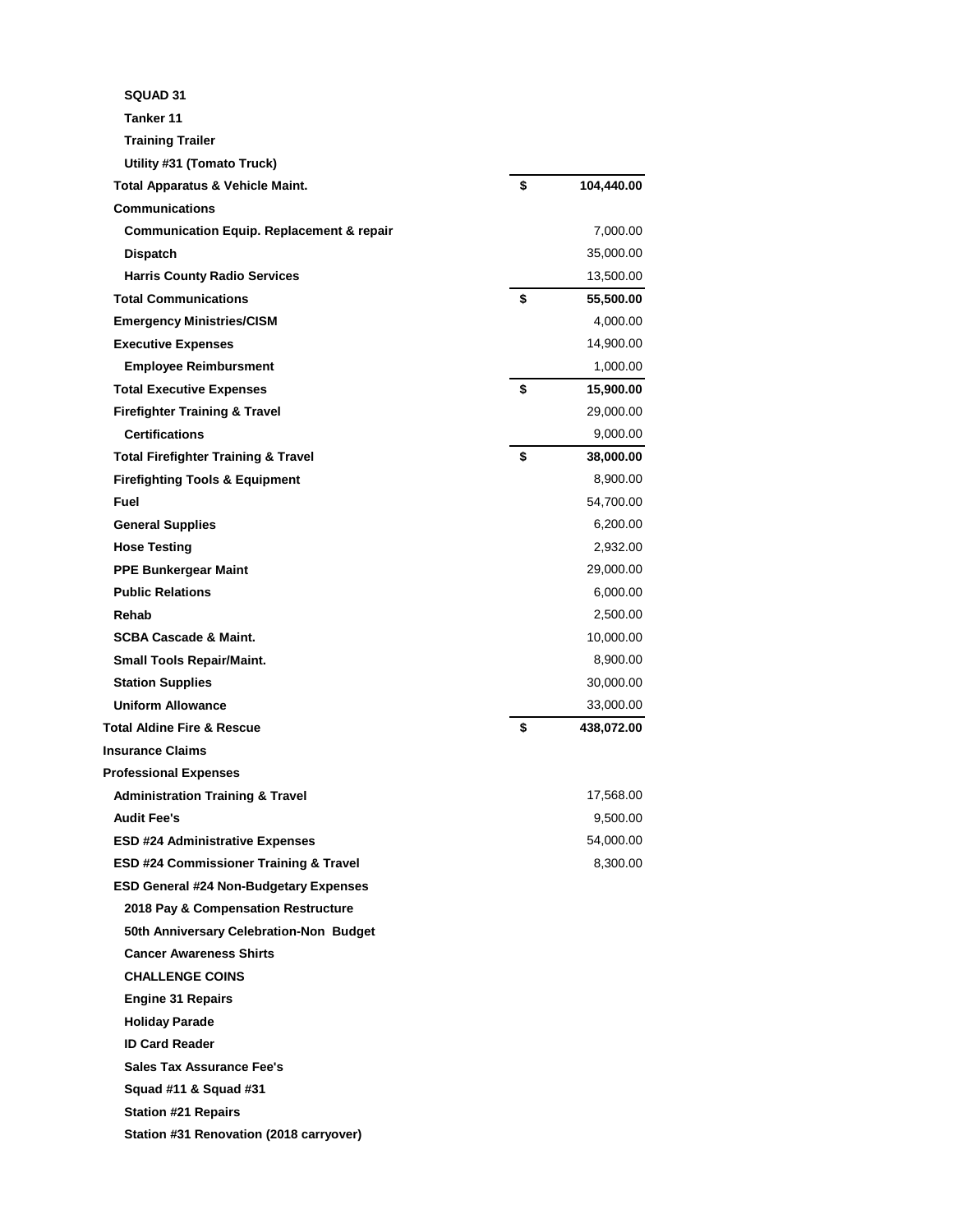| Station #41 (deleted)                               |                    |
|-----------------------------------------------------|--------------------|
| <b>Total ESD General #24 Non-Budgetary Expenses</b> | \$<br>0.00         |
| Legal Services                                      | 65,000.00          |
| <b>Licenses &amp; Permits</b>                       | 1,000.00           |
| <b>Media Publishing</b>                             | 1,000.00           |
| <b>Mobile Communication</b>                         | 20,000.00          |
| Post office fee's/Supplies                          | 2,700.00           |
| <b>Professional IT Services</b>                     | 28,000.00          |
| <b>Record Reporting &amp; Documents (ER)</b>        | 3,500.00           |
| <b>Subscriptions/Dues</b>                           | 9,300.00           |
| <b>Total Professional Expenses</b>                  | \$<br>219,868.00   |
| <b>Station Maintenance</b>                          |                    |
| <b>Comcast Cable &amp; Internet</b>                 | 15,000.00          |
| <b>Station Maintenance #11</b>                      | 25,500.00          |
| <b>Station Maintenance #21</b>                      | 25,500.00          |
| <b>Station Maintenance #31</b>                      | 37,000.00          |
| <b>Telephone Expenses</b>                           | 14,000.00          |
| <b>Waste Management-Disposal</b>                    | 10,300.00          |
| <b>Total Station Maintenance</b>                    | \$<br>127,300.00   |
| <b>Station Utilities</b>                            |                    |
| <b>Electricity</b>                                  |                    |
| <b>Station #21-Humble Westfield</b>                 | 10,500.00          |
| <b>Station 11-Aldine Bender</b>                     | 8,500.00           |
| <b>Station 31-Imperial Valley</b>                   | 18,800.00          |
| <b>Total Electricity</b>                            | \$<br>37,800.00    |
| Gas                                                 |                    |
| <b>Station 11- Aldine Bender</b>                    | 750.00             |
| <b>Station 21-Humble Westfield</b>                  | 3,000.00           |
| <b>Station 31-Imperial Valley</b>                   | 4,000.00           |
| <b>Total Gas</b>                                    | \$<br>7,750.00     |
| Water                                               |                    |
| <b>Station #21-Humble Westfield</b>                 | 6,300.00           |
| <b>Station 11- Aldine Bender</b>                    |                    |
| <b>Station 31-Imperial Valley</b>                   | 2,500.00           |
| <b>Total Water</b>                                  | \$<br>8,800.00     |
| <b>Total Station Utilities</b>                      | \$<br>54,350.00    |
| <b>Total 65000 Operations</b>                       | \$<br>4,234,542.00 |
| <b>Capital Expenses</b>                             |                    |
| <b>Misc. Capital Expenses</b>                       | 223,837.00         |
| New Radio's                                         | 70,000.00          |
| <b>PPE Bunkergear-NEW</b>                           | 91,500.00          |
| <b>SCBA-NEW</b>                                     | 60,000.00          |
| Station #11 Architechural & Design Fee's (deleted)  | 600,000.00         |
| <b>Station #41 Land &amp; Expenses</b>              |                    |
| <b>Total Capital Expenses</b>                       | \$<br>1,045,337.00 |
| <b>LONG TERM DEBT</b>                               |                    |
| Lease- 2 Pumpers                                    | 135,080.37         |
|                                                     |                    |